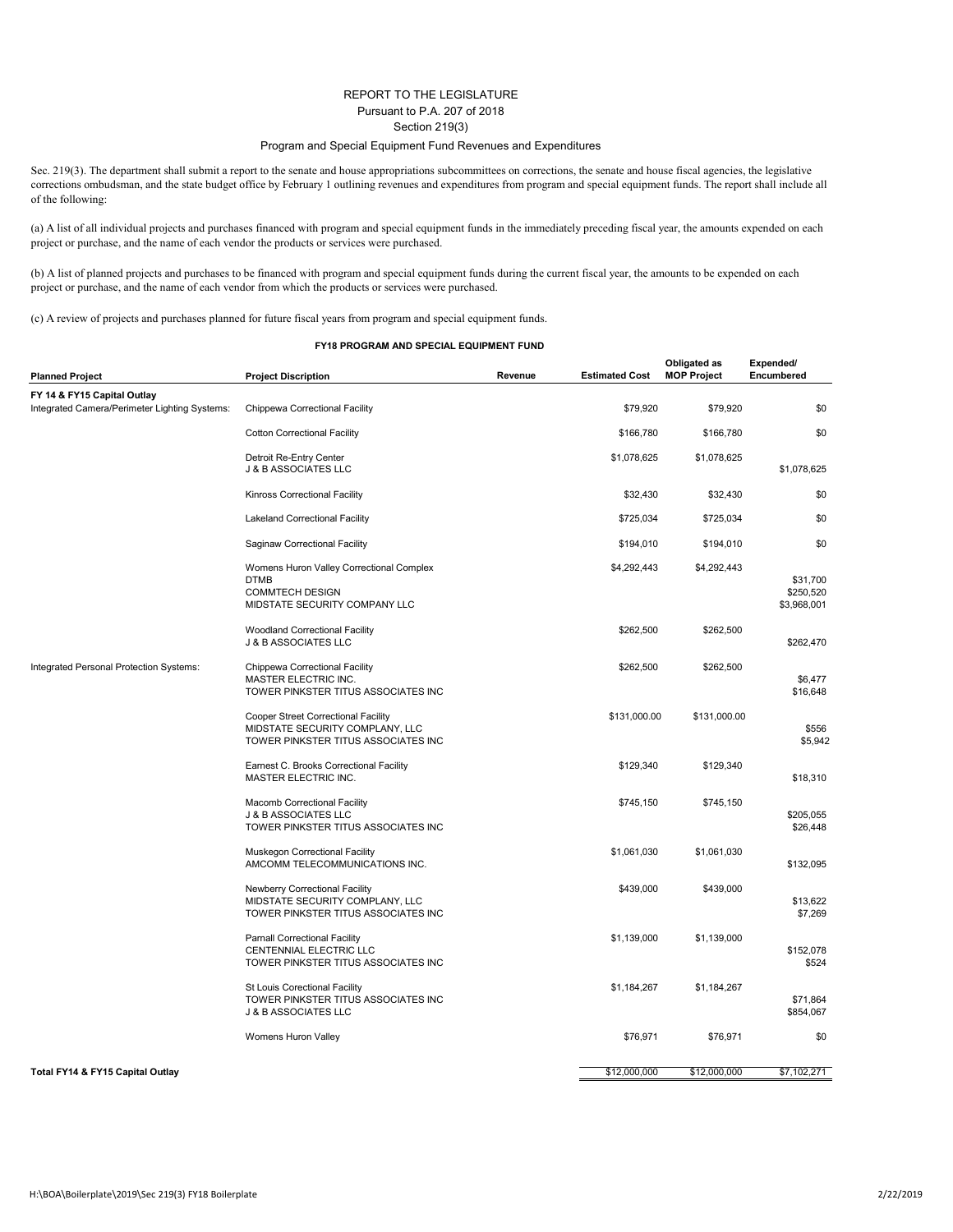| <b>Planned Project</b>                        | <b>Project Description</b>                                                                                             | Revenue | <b>Estimated Cost</b> | Obligated as<br><b>MOP Project</b> | Expended/<br>Encumbered                                 |
|-----------------------------------------------|------------------------------------------------------------------------------------------------------------------------|---------|-----------------------|------------------------------------|---------------------------------------------------------|
| FY14-17 Operating<br>Security Equipment:      | Cellphone Detection, Tasers, Vests, Radios, Stun Cuffs                                                                 |         | \$330,300             |                                    | \$0                                                     |
|                                               | Fencing, Cameras, Lighting                                                                                             |         | \$1,675,000           | \$1,675,000                        | \$0                                                     |
|                                               | MIDSTATE SECURITY COMPANY                                                                                              |         |                       |                                    |                                                         |
|                                               | Central Michigan Correctional Facility<br>FUTURE FENCE COMPANY<br>MATRIX CONSULTING ENGINEERS INC.                     |         | \$148,100             | \$148,100                          | \$628.00<br>\$11,008.00                                 |
|                                               | <b>Charles Egeler Correctional Facility</b><br>MKC GROUP INC.<br>BECKETT AND RAEDER INC                                |         | \$170,000             | \$170,000                          | \$155,318.13<br>\$3,952.20                              |
|                                               | <b>Gus Harrison Correctional Facility</b><br>MATRIX CONSULTING ENGINEERING<br>RMD HOLDINGS LTD                         |         | \$616,262             | \$616,262                          | \$4,646<br>\$193,671                                    |
|                                               | <b>Lakeland Correctional Facility</b><br>MATRIX CONSULTING ENGINEERING<br>RMD HOLDINGS LTD                             |         | \$527,952             | \$527,952                          | \$8,214.00<br>\$434,170.00                              |
|                                               | Muskegon Correctional Facility<br><b>DTMB</b><br>MATRIX CONSULTING ENGINEERS<br>RMD HOLDINGS LTD                       |         | \$474,310             | \$474,310                          | \$4,330.00<br>\$10,860.00<br>\$399,690.00               |
|                                               | Oaks Correctional Facility<br><b>DTMB</b>                                                                              |         | \$262,500             | \$262,500                          | \$11,500.00                                             |
|                                               | Richard A. Handlon Correctional Facility<br>MATRIX CONSULTING ENGINEERS                                                |         | \$806,667             | \$806,667                          | \$14,184.00                                             |
|                                               | Special Alternative Incarceration<br>MATRIX CONSULTING ENGINEERS<br>RMD HOLDINGS LTD                                   |         | \$453,095             | \$453,095                          | \$13,338.00<br>\$419,162.00                             |
|                                               | Thumb Correctional Facility<br><b>DTMB</b><br>MATRIX CONSULTING ENGINEERS<br>J RANCK ELECTRIC INC.<br>RMD HOLDINGS LTD |         | \$931,881             | \$931,881                          | \$2,175.00<br>\$6,718.00<br>\$20,269.30<br>\$184,738.17 |
|                                               | Womens Huron Valley Correctional Facility<br>MATRIX CONSULTING ENGINEERS INC.<br>RMD HOLDINGS LTD                      |         | \$425,000             | \$425,000                          | \$7,688.50<br>\$385,494.96                              |
|                                               |                                                                                                                        |         | \$6,821,067           | \$6,490,767                        | \$2,291,755                                             |
| Integrated Camera/Perimeter Lighting Systems: | <b>Alger Correctional Facility</b>                                                                                     |         | \$86,500              | \$86,500                           | \$0.00                                                  |
|                                               | <b>Baraga Correctional Facility</b>                                                                                    |         | \$128,000             | \$128,000                          | \$0.00                                                  |
|                                               | Cooper Street Correctional Facility                                                                                    |         | \$118,500             | \$118,500                          | \$0.00                                                  |
|                                               | Earnest C. Brooks Correctional Facility<br><b>COMMTECH DESIGN</b>                                                      |         | \$504,500             | \$504,500                          | \$0.00                                                  |
|                                               | Gus Harrison Correctional Facility                                                                                     |         | \$400,000             | \$400,000                          | \$0.00                                                  |
|                                               | Ionia Correctional Facility                                                                                            |         | \$274,500             | \$274,500                          | \$0.00                                                  |
|                                               | <b>Macomb Correctional Facility</b>                                                                                    |         | \$570,100             | \$570,100                          | \$0.00                                                  |
|                                               | Muskegon Correctional Facility<br><b>COMMTECH DESIGN</b><br>J & B ASSOCIATES LLC                                       |         | \$1,650,000           | \$1,650,000                        | \$37,355<br>\$504,195                                   |
|                                               | Ojibway Correctional Facility                                                                                          |         | \$585,000             | \$585,000                          | \$0.00                                                  |
|                                               | Richard A. Handlon Correctional Facility                                                                               |         | \$348,200             | \$348,200                          | \$0.00                                                  |
|                                               | Saginaw Correctional Facility                                                                                          |         | \$120,000             | \$120,000                          | \$0.00                                                  |
|                                               | St. Louis Correctional Facility                                                                                        |         | \$58,000              | \$58,000                           | \$0.00                                                  |
|                                               | Thumb Correctional Facility                                                                                            |         | \$435,000             | \$435,000                          | \$0.00                                                  |
|                                               | West Shoreline Correctional Facility                                                                                   |         | \$725,000             | \$725,000                          | \$0.00                                                  |
|                                               | Womens Huron Valley                                                                                                    |         | \$2,089,500           | \$2,089,500                        | \$0.00                                                  |
|                                               | Software/Licensing Perimeter                                                                                           |         | \$2,035,800           | \$1,535,800                        | \$0.00                                                  |